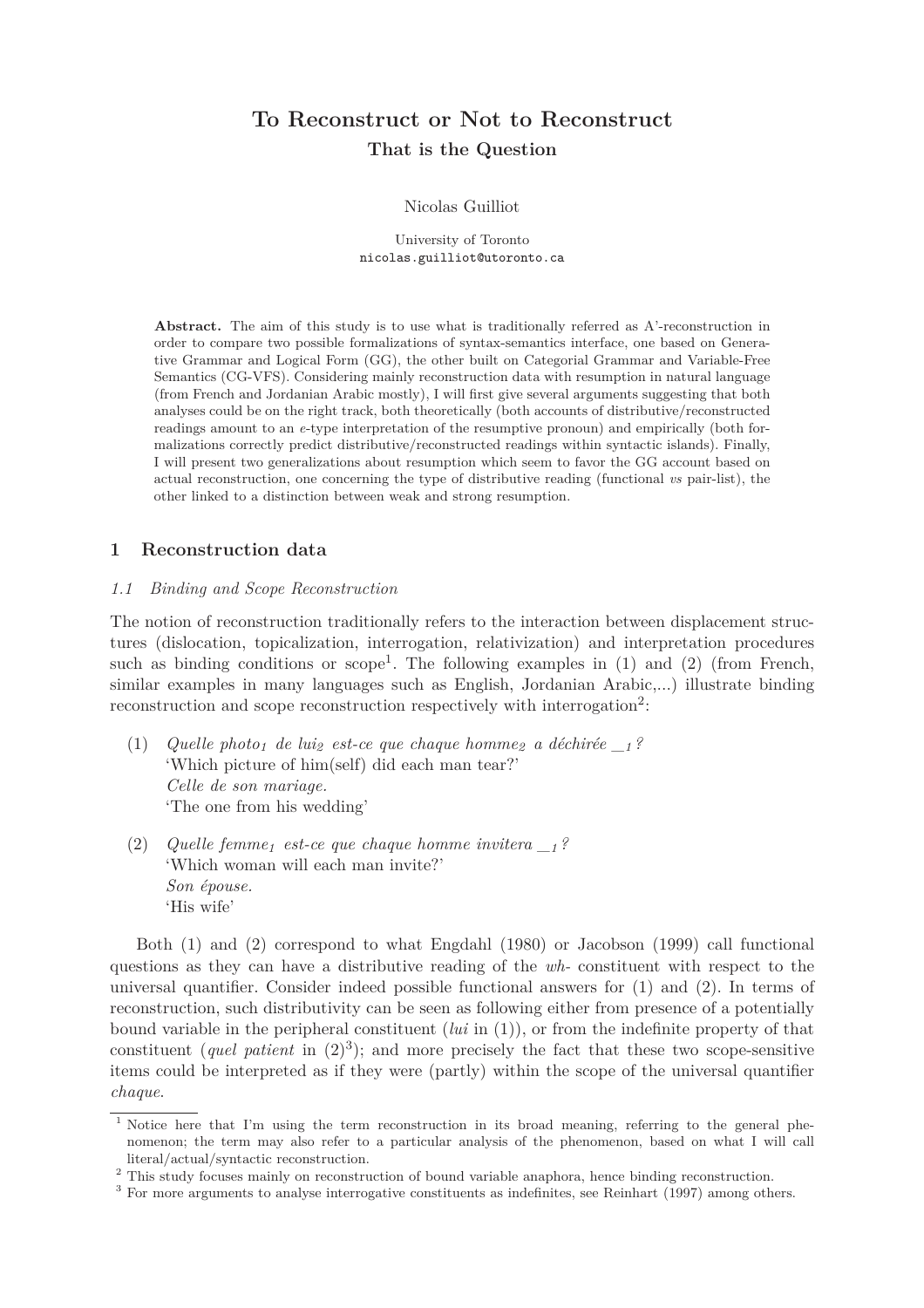#### *1.2 Reconstruction and Resumption*

The notion of resumption corresponds to a detachment strategy in natural language by which a pronoun, instead of a gap, occupies the thematic position of the detached constituent, hence resuming or doubling that constituent. As reconstruction is crucially tied to displacement structures, its potential interaction with resumption comes as no surprise. And a major property of resumption first noticed by Aoun et al. (2001) is the fact that it does allow for functional reconstructed readings<sup>4</sup>. Consider indeed the following example of French dislocation:

(3) *La photo de sa<sup>2</sup> fille, chaque homme<sup>2</sup> l'a déchirée.* 'The picture of his daughter, each man tore it.'

The sentence in (3) is clearly grammatical under the intended reading, one where the dislocated constituent *la photo de sa fille* 'the picture of his daughter' is interpreted distributively with respect to *chaque homme* 'each man'. In other words, the possessive *sa* 'his' can be interpreted as a variable bound by the universal quantifier.

#### *1.3 Traditional assumption about reconstruction and distributive readings*

Most traditional accounts of data like (1) to (3) tend to rely on a direct implication between functional reading of a displaced constituent and presence of syntactic movement of that constituent. The implication is obvious when considering the most popular account of binding reconstruction data as in (1). Such data are accounted for through the copy theory of movement, a syntactic mechanism given by Lebeaux (1990), Chomsky (1995) or Sauerland (2004) among others, to license interpretation of a displaced constituent in its base position. Consider indeed the representation of (1) under such assumption:

(4) *Quelle photo<sup>1</sup> de lui<sup>2</sup> est-ce que chaque homme<sup>2</sup> a déchirée photo<sup>1</sup> de lui<sup>2</sup> ?* 'Which picture of him(self) did each man tear picture of him(self)?'

Bound variable interpretation of *lui*, and consequently distributive reading of the interrogative constituent, follows straightforwardly from the structural configuration between the universal quantifier and the copy left by movement of *quelle photo de lui*.

To illustrate the implication with respect to what I call scope reconstruction, consider Engdahl (1980)'s approach to functional questions such as in (2). Her account is essentially based on the existence of complex traces, and more precisely functional traces. The representation in (5) illustrates how the functional reading of (2) is obtained under her account:

(5) *Schema for (2):* syn: quelle femme<sub>1</sub> est-ce que chaque homme<sub>2</sub> invitera  $t_{1(2)}$  $\text{SEM}: \lambda p \exists g_{\langle e, e \rangle}$ .[ $range(g) = woman' \land p = \forall y. [man'(y) \rightarrow invite'(y, g(y))]$ ]]  $\Rightarrow$  *What is the function g ranging over women such that every man<sub>y</sub> tore g(y)?* 

As shown in (5), the functional reading of the question crucially relies on the existence of a complex index on the syntactic trace left by movement of the constituent *quelle femme* 'which woman'.

Notice finally that data such as in (3) where resumption is at stake have also received an account based on syntactic movement in traditional literature. Aoun et al. (2001) thus propose that functional readings in such cases follow from movement of the displaced constituent (what they call *apparent resumption*), and more precisely presence of a syntactic copy adjoined to the resumptive clitic<sup>5</sup>.

<sup>4</sup> Aoun et al. (2001)'s study is based on dislocation in Lebanese Arabic, while this paper focuses mainly on French data, and also Jordanian Arabic.

 $5$  For more details, see Aoun et al.  $(2001)$ .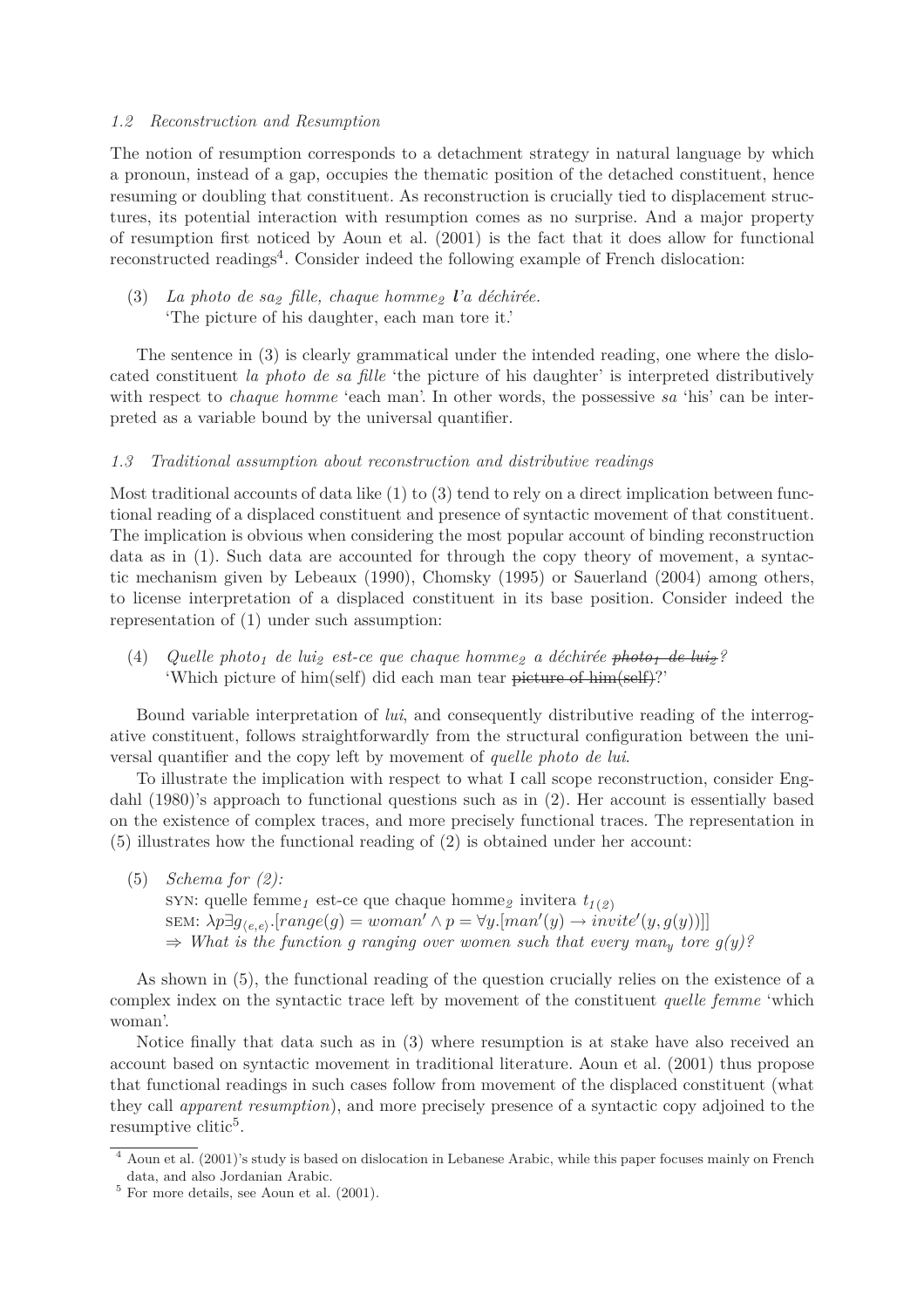To summarize, data involving distributive/functional/reconstructed readings have often found an account essentially based on presence of syntactic movement. The following section will present two accounts, based on two different models of syntax-semantics interface, which do not rely (exclusively or at all) on that direct implication between reconstructed readings and syntactic movement.

# **2 Two models of syntax-semantics interface for two accounts**

In this section, I will introduce two novel accounts of data from (1) to (3). The first account, which I will dub the *if I were Irene Heim*'s analysis, corresponds to latest improvements on such issues in Generative Grammar (GG). The second account, the *if were Pauline Jacobson*'s analysis, corresponds to another model of syntax-semantics interface, based on Categorial Grammar and Variable-Free Semantics (CG-VFS).

# *2.1 Account #1 (GG): If I were Irene Heim*

Under a GG model of syntax-semantics interface, i.e. if I were Irene Heim (Heim and Jacobson (2005)), I would probably analyse the functional readings in (1), (2) and (3) as cases of literal reconstruction. Under such a view, functional readings (and the bound variable readings of *lui* and *sa*) follow from presence of a syntactic copy of the displaced constituent (in the thematic position), resulting either from syntactic movement, or crucially from ellipsis on the resumptive clitic when resumption is at stake.

**Gaps (traces) as syntactic copies.** In the present account, gaps left by syntactic movement are analysed as syntactic copies. More precisely, Heim and Jacobson (2005), following Fox (2003), argues that syntactic copies can be interpreted as definite descriptions<sup>6</sup>. Consider again example (2) and its Logical Form (LF) and semantic representations below:

(6) *Schema for (2) under a GG account:*



 $\text{SEM:} \quad \lambda p \exists g_{\langle ee \rangle}.[p = \forall y. [man'(y) \rightarrow invite'(y, g(y))]]$  $presupposition: \forall g. [g \in C \rightarrow \forall y. [man'(y) \rightarrow woman'(g(y))]]$  $\Rightarrow$  *What is the function*  $g_{\text{ee}}$  *such that each man<sub>y</sub> will invite the<sub><i>g*(*y*)</sub> *woman (with presupposition that contextually salient functions g map men to women)?*

<sup>6</sup> This assumption corresponds to Fox (2003)'s notion of *Trace Conversion*, a syntactic mechanism to transform gaps/traces into definite descriptions composed of a determiner and a predicate restriction (the restriction of the moved item).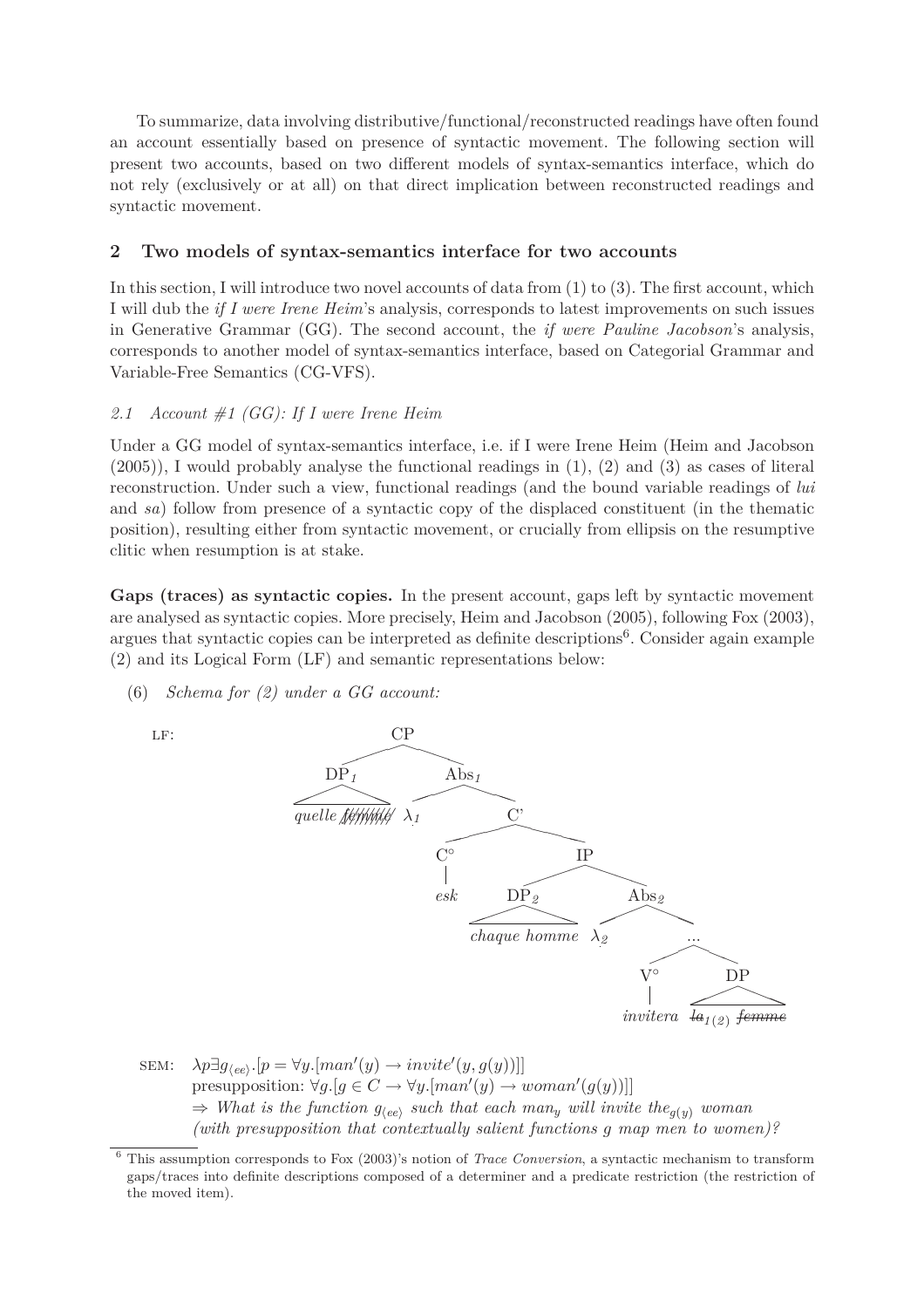As shown in (6), the present account for functional questions relies on (i) presence of a syntactic copy interpreted as a definite description, and (ii) existence of a complex/functional index on the definite determiner, in a similar way that traces could be complex/functional in Engdahl (1980)'s account. Notice here that the definite property of syntactic copies automatically gives rise to a presupposition over the function. Also notice that such analysis straightforwardly account for cases of binding reconstruction in similar context, such as in (3) repeated below:

(7) *Quelle photo<sup>1</sup> de lui<sup>2</sup> est-ce que chaque homme<sup>2</sup> a déchirée \_<sup>1</sup> ?* 'Which picture of him(self) did each man tear?' *Celle de son mariage.* 'The one from his wedding'

Bound variable reading of *lui* 'himself' in this example is now predicted, as the anaphoric item can be interpreted within the syntactic scope of the universal quantifier.

**Resumptive pronouns as definite descriptions.** As for functional readings with resumption, a similar account can be given, based on syntactic copies, hence literal reconstruction, but with one further assumption. I argue, following Guilliot and Malkawi (2006) and Guilliot (2006), that the syntactic copy does not result from movement, but rather ellipsis on the resumptive clitic. That assumption corresponds to an analysis of pronouns as definite descriptions in the sense of Elbourne (2002), i.e. a determiner (the pronoun) and an elided restriction<sup>7</sup>. Consider now the syntactic representation for (3) in (8) below:

 $(8)$  *La photo<sub>1</sub> de sa<sub>2</sub> fille, chaque homme<sub>2</sub> a déchiré*  $[$ *DP*  $l$  $(a)$ <sub>1</sub>  $[$  $NP<sub>\delta</sub>$  <del>*photo-de-sa<sub>2</sub> fille</del>* $]$ </del> The picture of his daughter, each man tore  $[p_P$  it  $N_{P_\delta}$  picture of his daughter.

Distributive reading of both the displaced constituent *la photo de sa fille* and the resumptive clitic *l(a)* in (3) follows nicely from syntactic reconstruction of the anaphoric item *sa* within the scope of the universal quantifier, hence allowing for a bound variable interpretation.

The GG account proposed here can be summarized with the following generalizations:

- **Generalization #1:** *A (resumptive) pronoun can be interpreted as a definite description, i.e. as a determiner and an elided restriction (see Elbourne (2002)).*
- **Generalization #2:** *Syntactic copies can be interpreted as definite descriptions (see Fox (2003) or Heim and Jacobson (2005)).*

#### *2.2 Account #2 (CG-VFS): If I were Pauline Jacobson*

But if I were Pauline Jacobson (Jacobson (1999) or Heim and Jacobson (2005)), i.e. under a model of syntax-semantics interface based on Categorial Grammar (CG) and Variable-Free Semantics (VFS), I would rather analyse such functional/distributive readings in  $(1)$ ,  $(2)$  and (3) without any reference to reconstruction. More precisely, I argue that two fundamental and independent assumptions within Variable-Free Semantics suffice to account for data discussed in Sect. 1. One concerns the way binding is implemented, the other being tied to treatment of anaphoric expressions such as pronouns in VFS.

As pointed out by Jacobson (1999), the primary objective of VFS is to claim that one can dispense with intermediate representations such as Logical Form in order to account for well-known phenomena with respect to syntax-semantics interface. In VFS, semantic calculus is developed directly from surface structure, and results from direct composition of each syntactic

<sup>7</sup> For more details and arguments on the analysis of pronouns as determiners, see Elbourne (2002).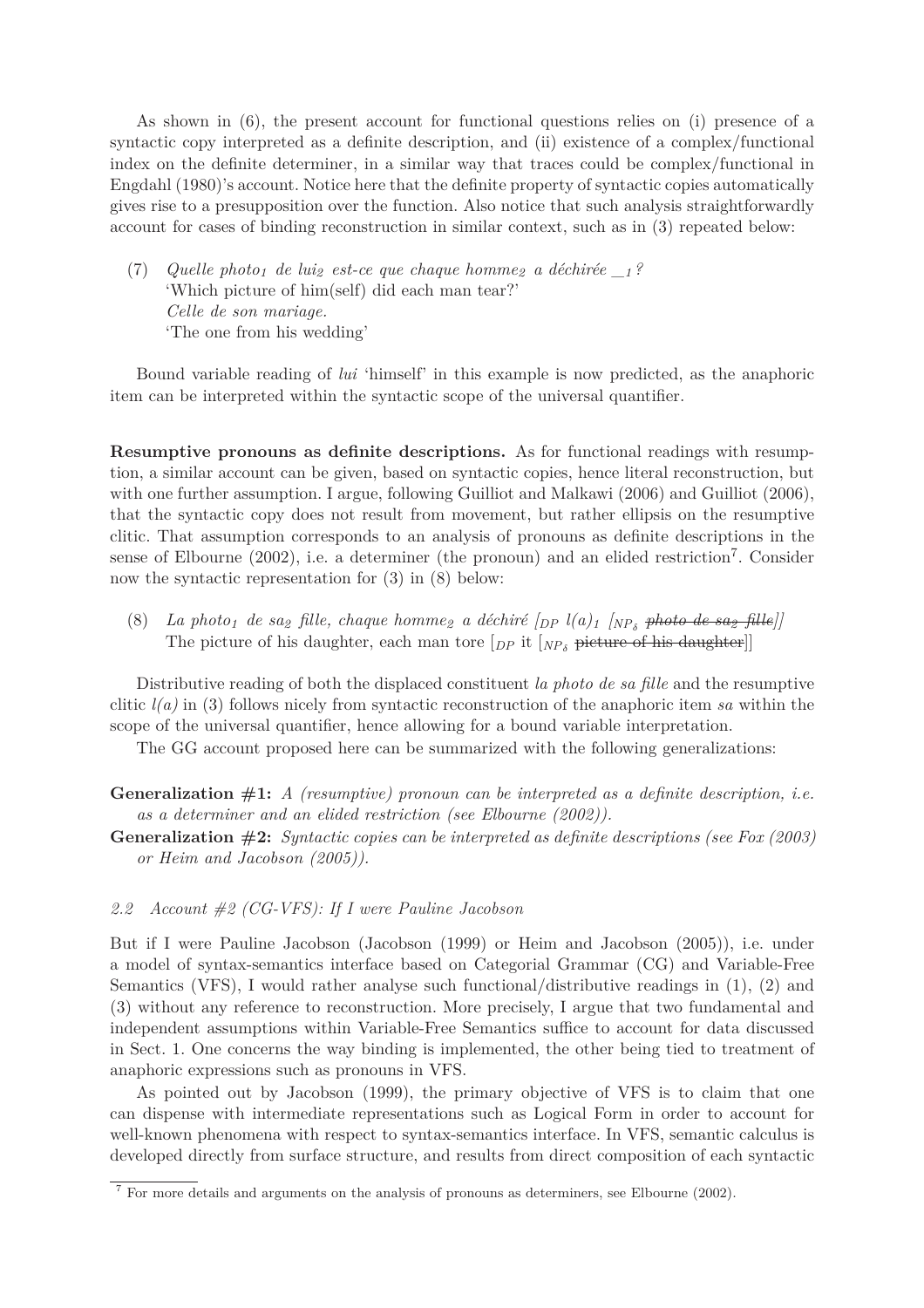constituent through instances of functional application or compositional rules (similar to typeshifting rules)<sup>8</sup>. Jacobson (1999) also rejects the notion of variable as a theoretical object, and dispenses with indices in syntax. A consequence of such an approach concerns the way pronouns should be interpreted. Pronouns in VFS are analysed as identity functions over individuals or functions  $(\lambda x.x \text{ or } \lambda f_{\langle e,e \rangle}.f)$ , that individual or function being just provided by the context. To illustrate how semantic composition works, consider the following example:

(9) He left.  
\n
$$
-[he]]=\lambda x.x \text{ (type }\langle e,e \rangle)
$$
\n
$$
-[left]]=\lambda y.y \text{ left (type }\langle e,t \rangle)
$$

Obviously, analysing pronouns as identity functions leads to apparent semantic incompatibility between *he* and *left*. This is where compositional rules come into play, and more precisely what Jacobson (1999) calls *Function Composition*:

(10) *Function Composition:* if  $\alpha$  and  $\beta$  are respectively of type  $\langle \sigma, \tau \rangle$  and  $\langle a, \sigma \rangle$ , then  $\llbracket \alpha \beta \rrbracket = \llbracket \alpha \rrbracket \circ \llbracket \beta \rrbracket = \lambda V_a$ . $\llbracket \alpha \rrbracket (\llbracket \beta \rrbracket (V)).$ 

The meaning of *he* and *left* can now be composed very easily:

(11) 
$$
\text{[he left]} = \text{[left]} \circ \text{[he]} = \lambda x_e. \text{[left]} \left( \text{[he]}(x) \right) = \lambda x_e. \text{[left]} (\lambda y. y(x)) = \lambda x. x \text{ left}
$$

As you can see from the output of semantic composition, the denotation of *he left* in VFS looks very similar to the denotation of *left*, except that the former is syntactically and semantically saturated: the open slot (here the individual *x*) just needs to be pragmatically saturated, i.e. to be provided by the context. Notice that such composition corresponds to unbound readings of pronouns. More generally, VFS system is developed in such a way that any expression containing an unbound pronoun will have a similar semantic output with an open slot, as shown by the following examples:

- (12) a.  $\llbracket Mary saw him\rrbracket = \lambda x. Mary saw x$ 
	- b.  $[the picture of his daughter] = \lambda x. \iota y. \iota y is the picture of x's daughter$

Another crucial aspect of VFS concerns the way binding is implemented, i.e. bound readings of pronouns are obtained. Binding in VFS is crucially based on another compositional rule, the *z-rule*, and crucially not via a syntactic requirement like c-command:

(13) *z-rule:* Let  $\alpha$  be an expression of the form  $\langle [\alpha], [\alpha] \rangle$ . Then there is an expression  $\beta$  of the form  $\langle [\alpha], z[\![\alpha]\!] = \lambda f_{\langle e,e \rangle}[\lambda x[[\![\alpha]\!](f(x))(x)]]\rangle$ 

Consider now the following example where *z-rule* is at stake:

(14) *John loves his mother.*

Intuitively, a predicate like *love* denotes a relation of type  $\langle e, \langle e, t \rangle \rangle$ . But, it shifts by *z-rule* to denote a relation of type  $\langle \langle e, e \rangle, \langle e, t \rangle \rangle$  such that *z(love)* a function *f* of type  $\langle e, e \rangle$  is to be an x such that x ordinary loves  $f(x)$ . The detailed composition is given below:

(15) 
$$
\begin{aligned} [John \ z (loves) \ his \ mother \] = [z (loves) ] ([his \ mother] ) ([John]) \\ = [\lambda f. \lambda x. [loves] (f(x))(x)] (\lambda y. the \ mother \ of \ y) (John) \\ = [\lambda x. [loves] ([\lambda y. the \ mother \ of \ y](x)) (x)] (John) \end{aligned}
$$

<sup>&</sup>lt;sup>8</sup> In this study, I will only concentrate on VFS, as the account for functional readings in this model does not pertain to syntax (CG) at all. Just bear in mind that that direct composition between the constituents is also restricted by syntax, and each compositional rule has a syntactic correspondence. For more details, please refer to Jacobson (1999).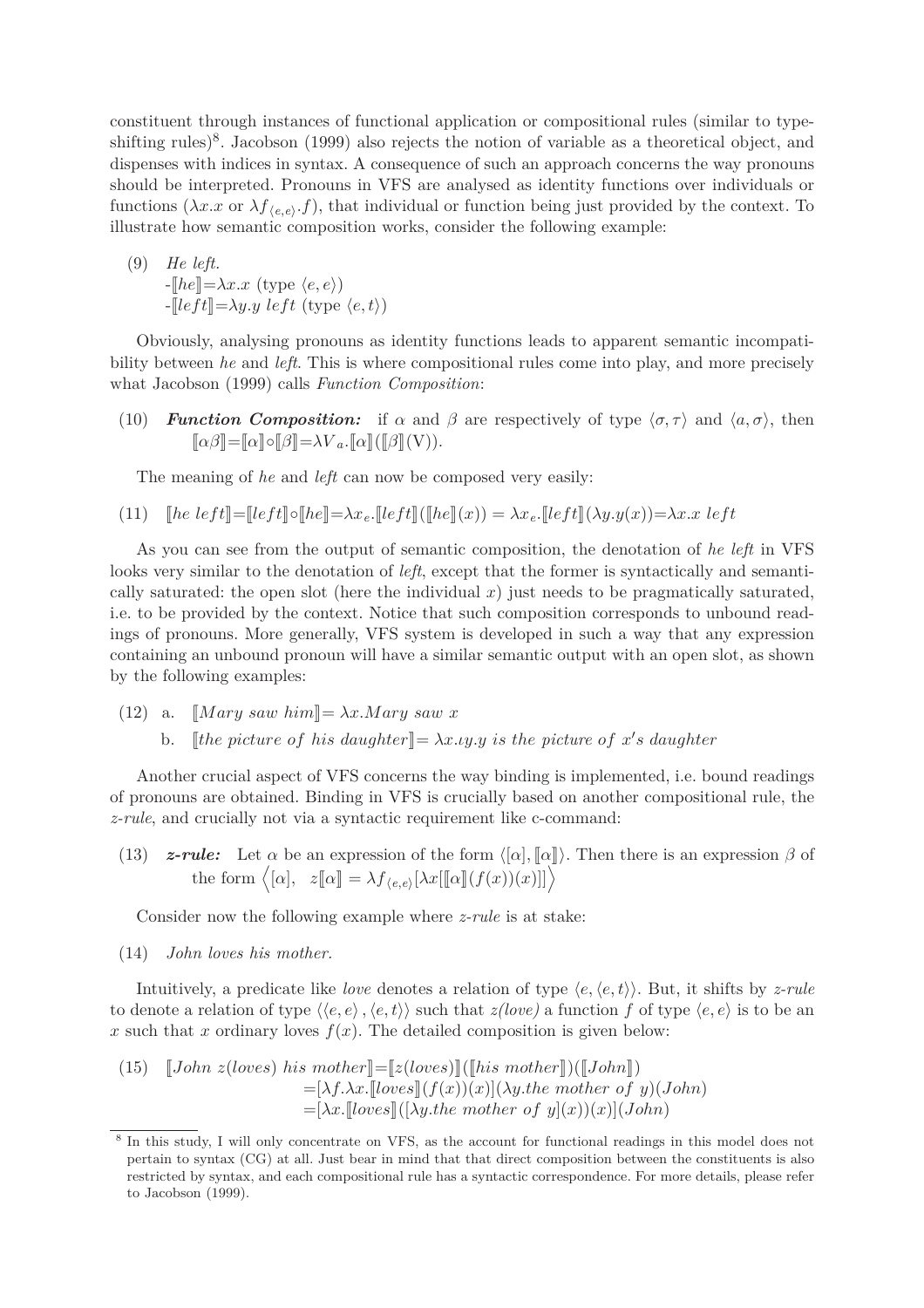$=[\lambda x.$ <sup>*[loves]*(*the mother of x*)(*x*)](*John*)</sup>  $=\llbracket$ *loves* $\rrbracket$ *(the mother of John)*(*John*) =[*λv.λk.k loves v*](*the mother of John*)(*John*) =*John loves the mother of John*

Gaps as ... nothing. Having introduced the basic tools of VFS, we can now see how such model can very easily account for functional questions such as the one in (2) repeated here:

(16) *Quelle femme est-ce que chaque homme invitera?* 'Which woman will each man invite?' *Son épouse.* 'His wife'

Such functional readings come as no surprise in VFS. And compared to the GG account, there is no need to introduce complex/functional indices on traces or copies. Even the notion of trace is not necessary in that system. In other words, gaps are treated as what they are on the surface: merely nothing. Consider indeed what would be the result of semantic composition of *chaque homme invitera* 'each man (will) invite', using only *Function Composition* and *z-rule*:

$$
(17) \quad \beta = z(\text{invitera}) \rightarrow \text{type } \langle ee, et \rangle
$$
\n
$$
\alpha = \text{change home} \rightarrow \text{type } \langle et, t \rangle
$$
\n[*change home z(\text{invitera})*]] = [*change home*]] 
$$
= [\langle [z(\text{invitera})]
$$
\n
$$
= \lambda f_{\langle e, e \rangle}.[\text{change home}] \left( [[z(\text{invitera})]](f) \right)
$$
\n
$$
= \lambda f_{\langle e, e \rangle}.[\text{change home}] \left( [\lambda h. \lambda x. [\text{invitera}]](h(x))(x) \right](f)
$$
\n
$$
= \lambda f_{\langle e, e \rangle}.[\text{change home}]] \left( \lambda x. [\text{aime}]](f(x))(x) \right)
$$
\n
$$
= \lambda f_{\langle e, e \rangle}.[\lambda P. \forall y. \text{home}(y) \rightarrow P(y)] \left( \lambda x. [\text{aime}]](f(x))(x) \right)
$$
\n
$$
= \lambda f_{\langle e, e \rangle}.[\forall y. \text{man}(y) \rightarrow [\lambda x. [\text{aime}]](f(x))(x)](y)]
$$
\n
$$
= \lambda f_{\langle e, e \rangle}.[\forall y. \text{man}(y) \rightarrow [\text{aime}]](f(y))(y)]
$$
\n
$$
= [\lambda f. [\forall y. \text{man}(y) \rightarrow [\lambda x. \lambda v. v \text{ will invite } x](f(y))(y)]]
$$
\n
$$
= [\lambda f. [\forall y. \text{man}(y) \rightarrow [\lambda v. v \text{ will invite } f(y)](y)]]
$$
\n
$$
= [\lambda f. [\forall y. \text{man}(y) \rightarrow y \text{ will invite } f(y)]]
$$

What is crucial about this output is the presence of an open slot corresponding to a function *f* of type  $\langle e, e \rangle$ , i.e. precisely what is needed to account for the functional reading of the question. That semantic output then presumably occurs as argument of *quelle femme* 'which woman', leading to the following interpretation:

(18) *What is the function*  $f_{\langle ee\rangle}$  *ranging over women such that each man y will invite*  $f(y)$ ?

**Resumptive pronouns as ... pronouns.** Very interestingly, cases of functional readings with resumption can also be given a straightforward account in VFS. Consider again example (3) repeated below:

(19) *La photo de sa fille, chaque homme l'a déchirée.* 'The picture of his daughter, each man tore it.'

The basic idea consists in analysing the resumptive clitic as a pronoun, i.e. as the identity function. To account for the functional reading of that clitic, I just argue that it is interpreted as the identity function over skolem functions of type  $\langle e, e \rangle$ , instead of individuals. As the schema in (20) shows, (3) can now be seen as a kind of coreference over functions (rather than individuals), a coreference between the (resumptive) clitic  $l(a)$ , introducing an open slot for a skolem function, and the dislocated element *la photo de sa fille*, introducing the context and hence providing that skolem function.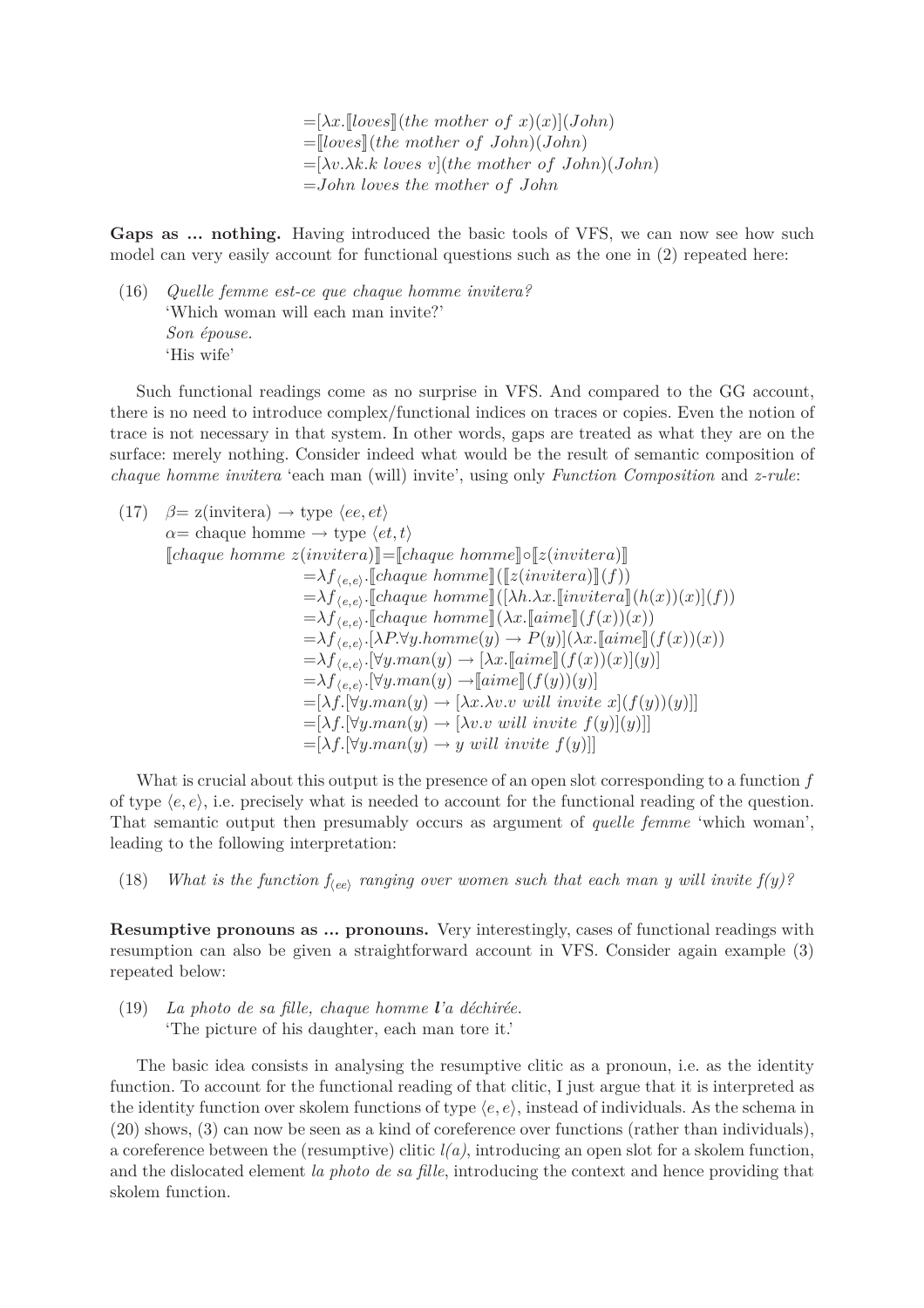(20) *Schema for (3) under (CG-)VFS:*  $-$ [la photo de sa fille] =  $\lambda x.\iota y.\iota y$  *is the picture of x's daughter*  $-\mathbb{I}[a]=\lambda f.f$  $-\left[\text{change home a} \text{defchir\'e} \right]\left[\left(\frac{a}{\overline{a}}\right)\right] = \lambda f.\left[\forall x \ldots \text{max}(x) \rightarrow x \text{ tore } f(x)\right]$ with *f* given by the displaced constituent:  $f = \lambda x \cdot \mu y$  is the picture of x's daughter

Intuitively, the resumptive clitic is interpreted as both unbound (absence of *z-rule*) and functional (identity function over skolem functions). Only the context, here the dislocated constituent, provides that skolem function.

To summarize, functional/distributive/reconstructed readings in displacement structures can be given a straightforward account without literal reconstruction if one follows Jacobson (1999)'s model of syntax-semantics interface based on CG and crucially VFS.

## **3 Comparing the Two Accounts**

The goal of this section is to compare the two accounts proposed in Sect. 2. I will first give empirical and theoretical arguments in favor of both accounts, before turning to further data concerning resumption that seem to favor the GG account.

#### *3.1 Both Accounts on the Right Track?*

Comparing the two accounts both theoretically and empirically, the first conclusion one can give is the fact that both seem to be on the right track. The first argument for such conclusion is theoretical: the fact that whatever the model of syntax-semantics interface, both accounts of functional readings of resumptive pronouns correspond to an *e*-type analysis of resumption. The second argument is empirical: the fact that both account get rid of syntactic movement as initial requirement, hence correctly predicting functional readings in syntactic islands.

**An E-type Phenomenon.** Very interestingly, both accounts proposed in Sect. 2 rely on the same fundamental generalization about resumptive pronouns, the fact that they can be interpreted as *e*-type.

Aside from the traditional bound variable (BV) interpretation, several studies demonstrated that covariation of an anaphoric expression could result from another phenomenon, traditionally referred as *e*-type or *donkey anaphora*. The notion of *e*-type was introduced by Evans (1980) in order to deal with those sentences in which pronouns display a covarying interpretation that cannot be attributed to a BV interpretation. Consider the following classical example of *e*-type phenomenon:

# (21) a. *John gave his paycheck to his mistress. Everybody else put it in the bank.*

b. *Every man loves his mother, but no man marries her.*

The pronouns *it* and *her* in (21a) and (21b) can have an *e*-type interpretation, i.e. a covarying reading in the sense that it can refer to a different *paycheck* or *donkey* with respect to *each person* or *farmer*. Notice that such covariation can not result directly from BV interpretation.

Intuitively, covariation of *e*-type anaphora can be attributed to distributive potential of the antecedent *his paycheck* or *his mother*, as both contain a potentially bound variable (the possessive *his*). That intuition corresponds precisely to Elbourne (2002)'s formalization of *e*type anaphora, who proposes to analyse such pronouns as definite descriptions composed of a determiner (the pronoun) and an NP complement which has been elided under identity. Consider now the representation of (21a) under this assumption:

 $(22)$  *John<sub>1</sub> gave his*<sub>1</sub> *paycheck to his mistress. Everybody<sub>2</sub> else put*  $\left[$ *<sub>DP</sub> it*  $\left[$ *<sub>NP<sub>δ</sub></sub> <del>paycheck of</del> him<sup>2</sup> ]] in the bank.*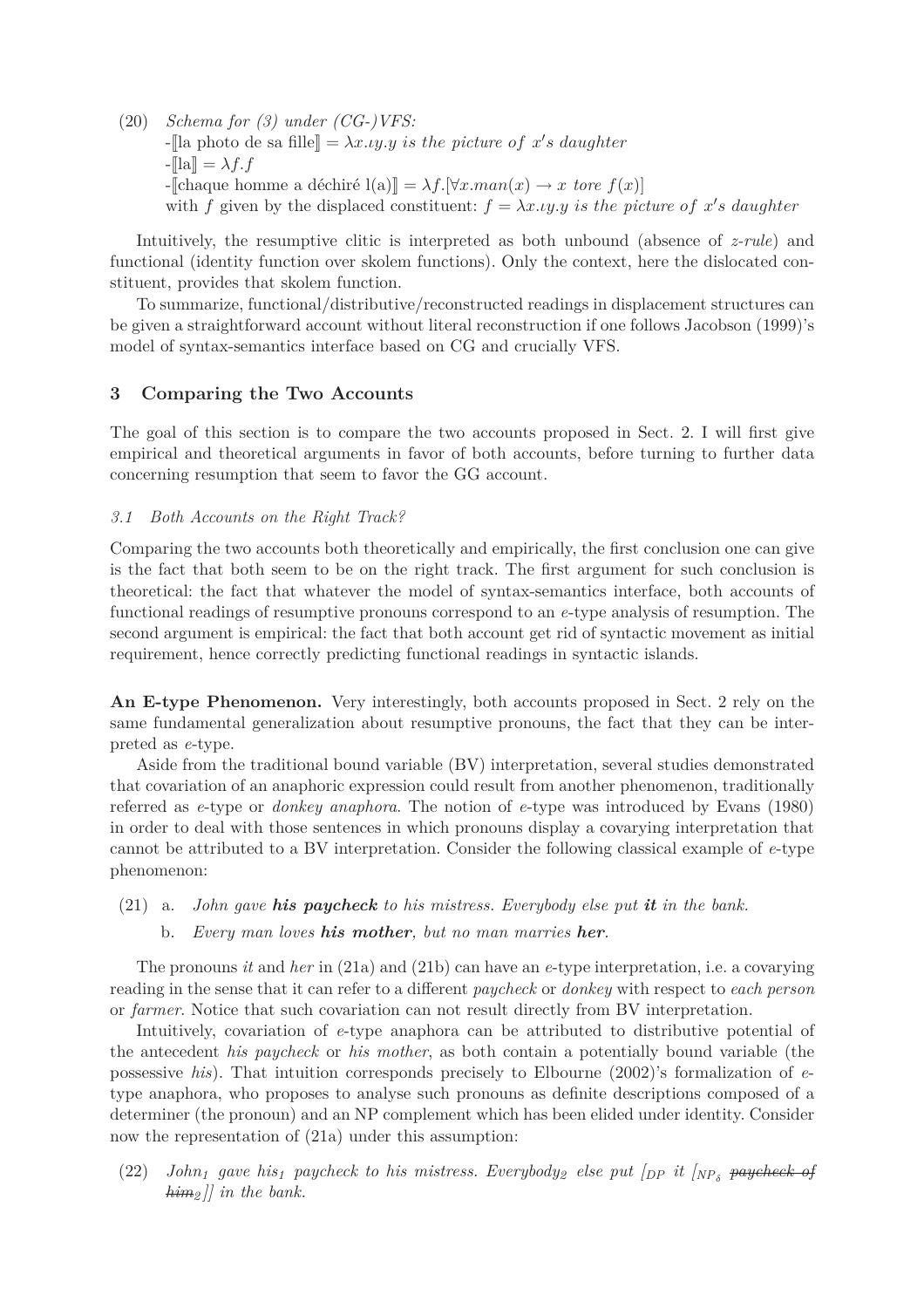Presence of the bound pronoun *him* in the elided copy straightforwardly accounts for the covarying or *e*-type interpretation of *it*. Also recall that functional readings with resumption are given the same account based on presence of an elided copy containing a bound pronoun. In other words, functional reading of the resumptive clitic in (3) just corresponds to an e-type interpretation of the resumptive under a GG account.

Under VFS account, functional readings of resumptive pronouns also correspond to an e-type phenomenon. Jacobson (1999) basically argues that e-type pronouns are interpreted as identity functions over functions in her system. Consider indeed semantic composition of (21b) within VFS:

(23) *Schema for (21b) under (CG-)VFS:*  $-\left[\text{his mother}\right] = \lambda x \cdot \text{uy.y} \text{ is } x's \text{ mother}$  $-\mathbb{R}$  =  $\lambda f. f$  $-\ln$  man marries her $\Vert = \lambda f. \left[ \neg \exists x. \text{man}(x) \rightarrow x \text{ marries } f(x) \right]$ with *f* given by the context:  $f = \lambda x \cdot y \cdot y$  is  $x's$  mother

In the same way that functional readings with resumption can be seen as a coreference over functions between the (resumptive) clitic *l(a)* and the dislocated element in (3), that classical example of *e*-type phenomenon just corresponds to a coreference between the *e*-type pronoun *her* and its potential antecedent *his mother*. So, both examples can be seen as instances of *e*-type phenomenon.

To summarize, the generalization that functional readings with resumption correspond to an *e*-type phenomenon is theoretically reinforced: via NP-ellipsis for GG account (a la Elbourne  $(2002)$ ), and via identity function over functions  $(\lambda f.f)$  under VFS. And the fact that both accounts rely on the same generalization also gives more credit to each account of functional readings.

**Islandhood.** Compared to the traditional approach to reconstructed readings based exclusively on presence of syntactic movement, one major argument for the two accounts proposed in the preceding section concerns syntactic islands. As first pointed out in Guilliot and Malkawi (2006), functional readings with resumption also occur in presence of syntactic islands. Consider indeed the following examples from French in  $(24)^9$ :

- (24) a. *Le livre<sup>1</sup> qu'il<sup>2</sup> a emprunté, je suis fâché parce qu'aucun étudiant<sup>2</sup> ne l<sup>1</sup> 'a rapporté.* 'The book he had borrowed, I'm furious because no student brought **it** back.'
	- b. *?Quelle photo<sup>1</sup> de sa<sup>2</sup> fille est-ce que tu te demandes si chaque homme<sup>2</sup> l<sup>1</sup> 'a gardée?* 'Which picture of his daughter do you wonder whether each man kept **it**?'

Interestingly, both examples in French are grammatical under the intended reading, one in which the displaced constituent and the resumptive clitic are interpreted distributively. Notice here that any analysis of functional readings relying exclusively on presence of syntactic movement cannot account for such data as syntactic reconstruction would be blocked by presence of the adjunct island in (24a) or the *wh-* island in (24b). Under the two accounts proposed in this study however, functional readings in (24) are correctly predicted, as no syntactic movement is at stake in both cases: the relation between the displaced constituent and the resumptive clitic is based either on ellipsis (for the GG account), or on a kind of coreference over functions (in VFS).

#### *3.2 Teasing the Two Accounts Apart*

This section introduces further data with resumption, and more precisely two generalizations about resumption which seem to favor the GG account based on literal reconstruction. The

<sup>&</sup>lt;sup>9</sup> Similar data in Jordanian Arabic can be found in Guilliot and Malkawi (2006).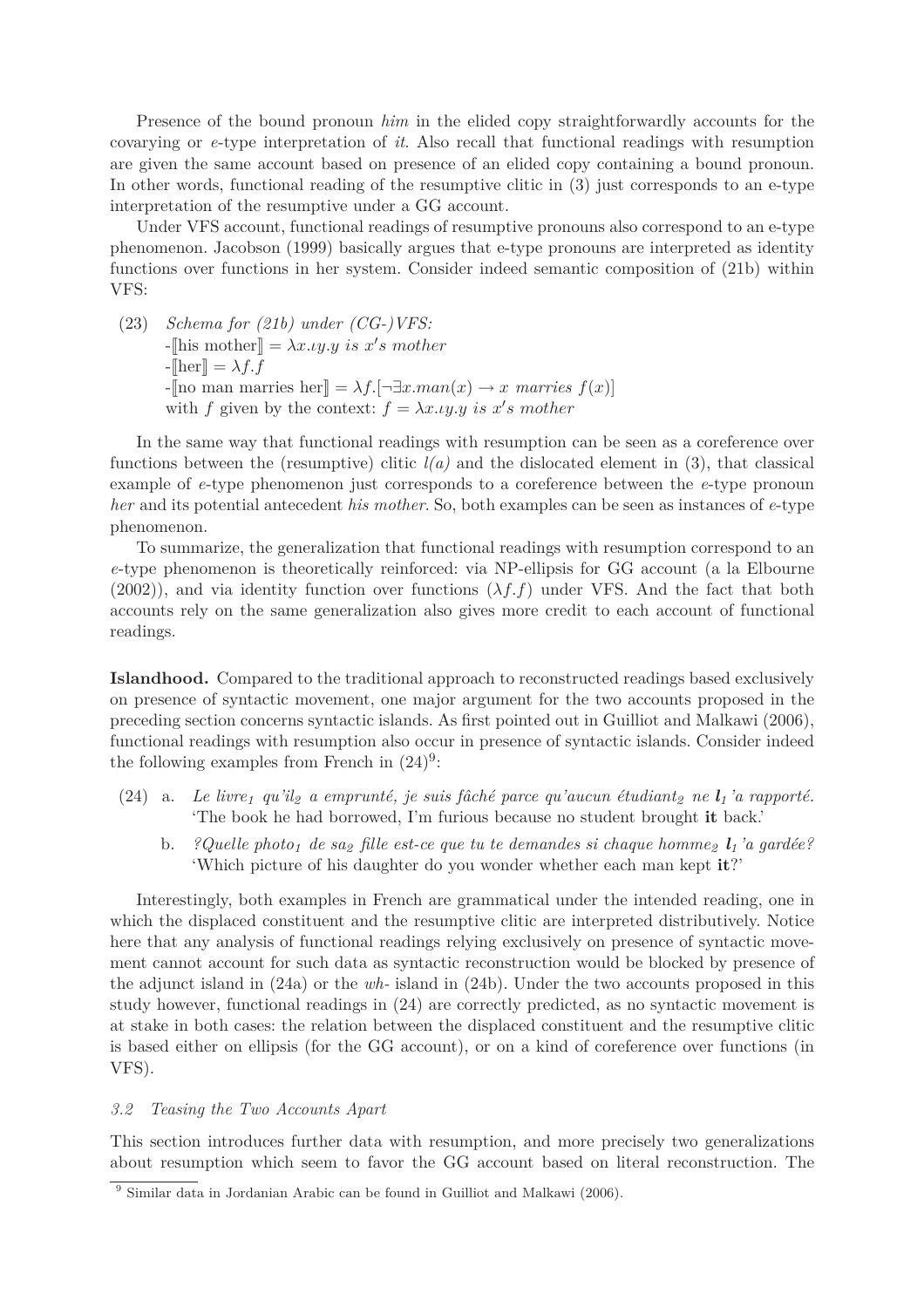first one concerns a famous distinction between two kinds of distributive readings in questions: functional reading *versus* pair-list reading. The second generalization is linked to another wellknown distinction between two kinds of anaphoric expressions: weak anaphoric expressions such as clitics *versus* strong anaphoric expressions such as strong pronouns and epithets.

**Pair-list vs Functional Readings.** As pointed out in Sharvit (1997), resumption, contrary to a gap, allows for a functional reading, but does not allow for what is called a pair-list (PL) reading<sup>10</sup>. Consider indeed the following contrast in  $(25)$  from French, and more specifically the possible answers for each sentence<sup>11</sup>:

- (25) a. *Quelle photo<sup>1</sup> de lui<sup>2</sup> est-ce que chaque homme<sup>2</sup> a déchirée \_<sup>1</sup> ?* 'Which picture of him(self) did each man tear?' *Celle de son mariage.* (funct. answer) 'The one from his wedding' *Pour Jean, c'est celle de sa naissance; Paul, celle de son mariage,...* (PL answer) 'For John, the one from her birth; Paul, the one from her wedding,...'
	- b. *Quelle photo<sup>1</sup> de sa<sup>2</sup> fille est-ce que tu te demandes si chaque homme<sup>2</sup> l<sup>1</sup> 'a gardée?* 'Which picture of his daughter do you wonder whether each man kept **it**?' √ *Celle de son mariage* (funct. answer) 'The one from her wedding' \**Pour Jean, c'est celle de sa naissance; Paul, celle de son mariage,...* (PL answer) 'For John, the one from her birth; Paul, the one from her wedding,...'

As confirmed by such contrast, the PL reading is only available with a gap, i.e. in absence of any resumptive element. I argue that such contrast can be accounted for in a GG framework whereas it is left unexplained under Jacobson (1999)'s account of functional questions. Notice that the CG-VFS account is empirically based on Engdahl (1980), for whom a pair-list reading just corresponds to the extension of the functional reading. However, such direct implication from functional reading to PL reading incorrectly predicts that PL reading should be available with resumption.

However, such generalization can be accounted for in a GG account if we assume that a PL reading follows from the notion of scope reconstruction (as intuitively stated in the first section). Following Aguero-Bautista (2001), I argue that such PL reading is fundamentally tied to interpretation of the copy as indefinite, and more precisely as a skolemized choice function *f* (CH) of type  $\langle\langle e, t\rangle, \langle e, e \rangle\rangle^{12}$ . To illustrate the analysis of a PL reading, consider the representations of (25a) given below:

(26) LF: Quelle MWH/M4/M4//M4/2  $\lambda_1$  est-ce que chaque homme  $\lambda_2$  a déchirée  $f_1^2$  (photo de luiz)?  $\text{SEM:} \quad \lambda p. \exists f. [CH_s(f) \land p = \forall x. [man'(x) \rightarrow tore'(x, f(picture \ of \ x')(x))]]$ 

 $\Rightarrow$  *What is the skolemized choice function*  $f_{\text{det,ee}}$  *such that each man<sub>x</sub> tore*  $f_x$  *(picture*) *of x)?*

Presence of the skolemized choice function gives rise to the PL reading as it corresponds to a set of arbitrary pairs between a man and a picture of that man. In other words, the relation between the two can be different, contrary a functional reading.

<sup>10</sup> Sharvit (1997)'s study was essentially based on data from Hebrew.

 $11$  As shown by the question mark,  $(25b)$  is slightly degraded, like any case of resumption with questions in French. Resumption in questions is only acceptable when an island occurs, and still has a marginal status in French.

<sup>&</sup>lt;sup>12</sup> A skolemized choice function takes two arguments, an individual and predicate defining a set of entities, and returns an entity of that set. It was first introduced in Kratzer (1998) to account for specific interpretation of indefinites. For more details, see Kratzer (1998).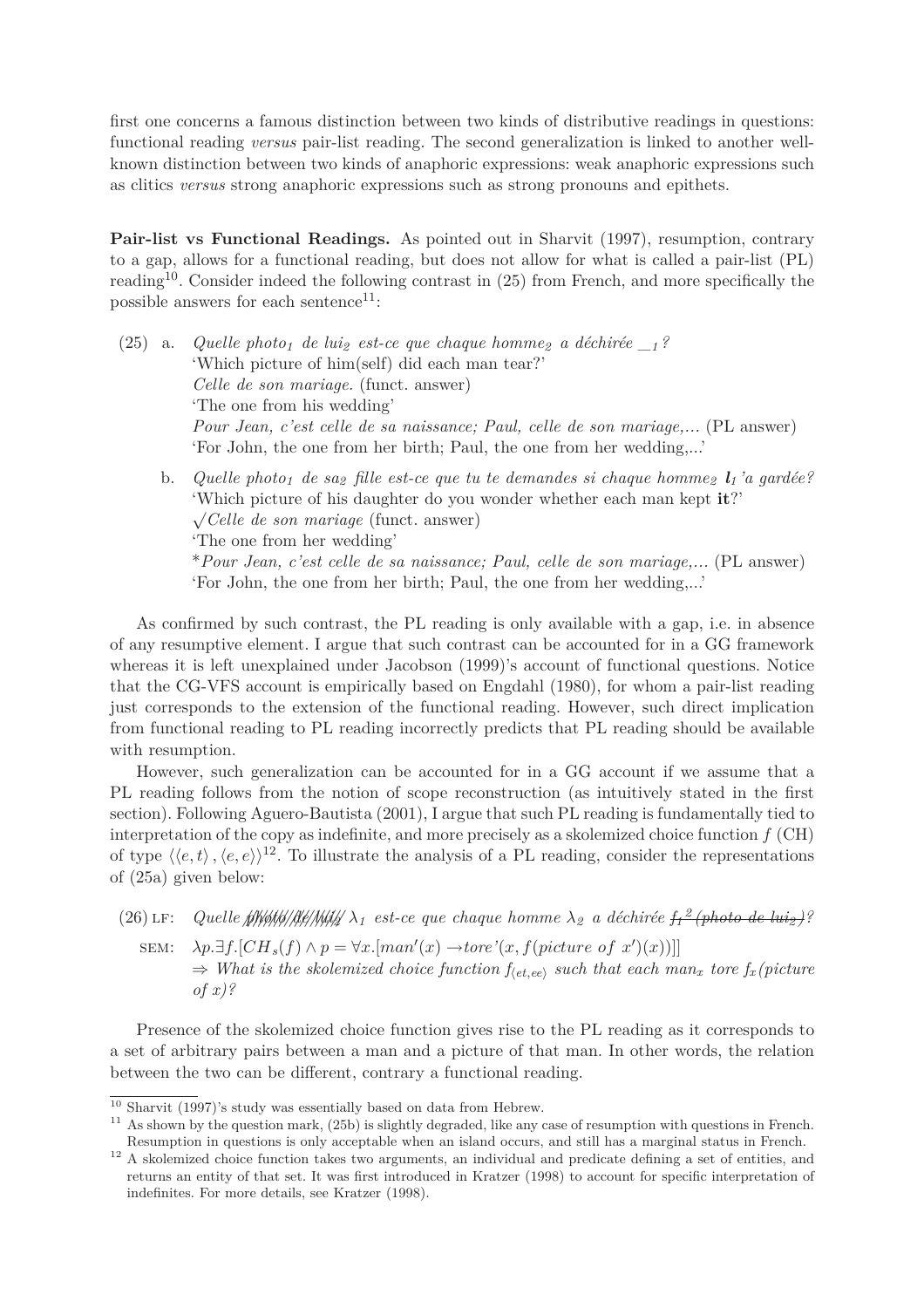**Weak vs Strong Resumption.** Another generalization about resumption might appear problematic under VFS account: the fact that the distinction between weak versus strong resumption plays a role with respect to functional readings of resumption. A pointed out by Guilliot and Malkawi (2007), functional readings with resumption within islands only arise with weak resumptives (clitics), but not with strong resumptives (strong pronouns or epithets), as the contrast in (27) from Jordanian Arabic shows:

 $(27)$  a.  $[_t^-]$ *alib-* $[ha]$ <sub>1</sub>  $l$ -kassoul]<sub>2</sub> ma hakjan student-her the-bad *Neg* talked.*1pl* with no  $ma\$  [wala  $m\$ allmih]<sup>1</sup> gabl-ma t $\int u f - u h$ <sub>2</sub> teacher before saw.*3sf-Cl / / -uh<sup>2</sup> hu<sup>2</sup> l-mudiirah -Cl* he the-principal.*3sf* 'Her bad student, we didn't talk to any teacher before the principal saw him.' b. *\*[t̪alib-[ha]* $_1$  *l-kassoul]* $_2$  ma ħ*akjan* student-her the-bad *Neg* talked.*1pl* with no  $ma\$  [wala  $m\$ allmih]<sup>1</sup> gabl-ma hu<sub>2</sub> / teacher before he */*  $ha$ -*l*- $\dot{q}abi$ <sub>2</sub> *yesal*

the-idiot.*3sm* arrive.*3sm*

'Her bad student, we didn't talk to any teacher before he / this idiot arrived.'

Surprisingly in Jordanian Arabic, when the resumptive clitic is replaced by a strong pronoun or an epithet as in (27b), the functional reading of both the displaced constituent and the resumptive is no longer available. Such contrast is unexpected if we consider VFS account based on interpretation of the resumptive as *e*-type, i.e. as the identity function over functions. Why would such mechanism be blocked when strong resumption is at stake? Strong resumptives, like any anaphoric expression, could in principle be interpreted as identity functions over individuals or functions.

However, such restriction on functional readings can be explained under the GG account just by syntactically constraining ellipsis. Functional readings of resumptives also rely on an *e*-type phenomenon, but more specifically presence of an elided copy as the syntactic restriction of the resumptive. Under such a view, strong resumptives can still have an *e*-type structure, but they will not allow for a functional reading because their complex internal structures will block literal reconstruction. Consider indeed the structures independently suggested by Benmamoun (2000) and Aoun et al. (2001) for strong pronouns and epithets:

- (28) a. Strong pronoun: [*DP* h- [*NP φ*-morpheme ]]
	- b. Epithet:  $[p_P \text{ ha-} \, p' [N_P \text{ gabi}]]$

Contrary to weak anaphoric expressions, strong pronouns and epithets correspond to full DPs, for which the NP restriction is filled. Such assumption suffices to account for absence of syntactic reconstruction of the potentially bound variable *-ha* 'her' in (27b), hence absence of the functional reading of the strong resumptive.

# **4 Conclusion**

In this study, I introduced two novel accounts of functional readings with displacement structures relying on two possible formalizations of syntax-semantics interface, one based on Generative Grammar and Logical Form (GG), the other built on Categorial Grammar and Variable-Free Semantics (CG-VFS). Two arguments suggest that both analyses could be on the right track. One is theoretical: the fact that both accounts of distributive/reconstructed readings with resumption amount to an *e*-type interpretation of the resumptive pronoun. The other is empirical: the fact that both accounts correctly predict functional readings within syntactic islands). Finally, I (re)introduced two generalizations about resumption which seem to favor the GG account based on actual reconstruction, one concerning the type of distributive reading (functional *vs* pair-list), the other linked to a distinction between weak and strong resumption.